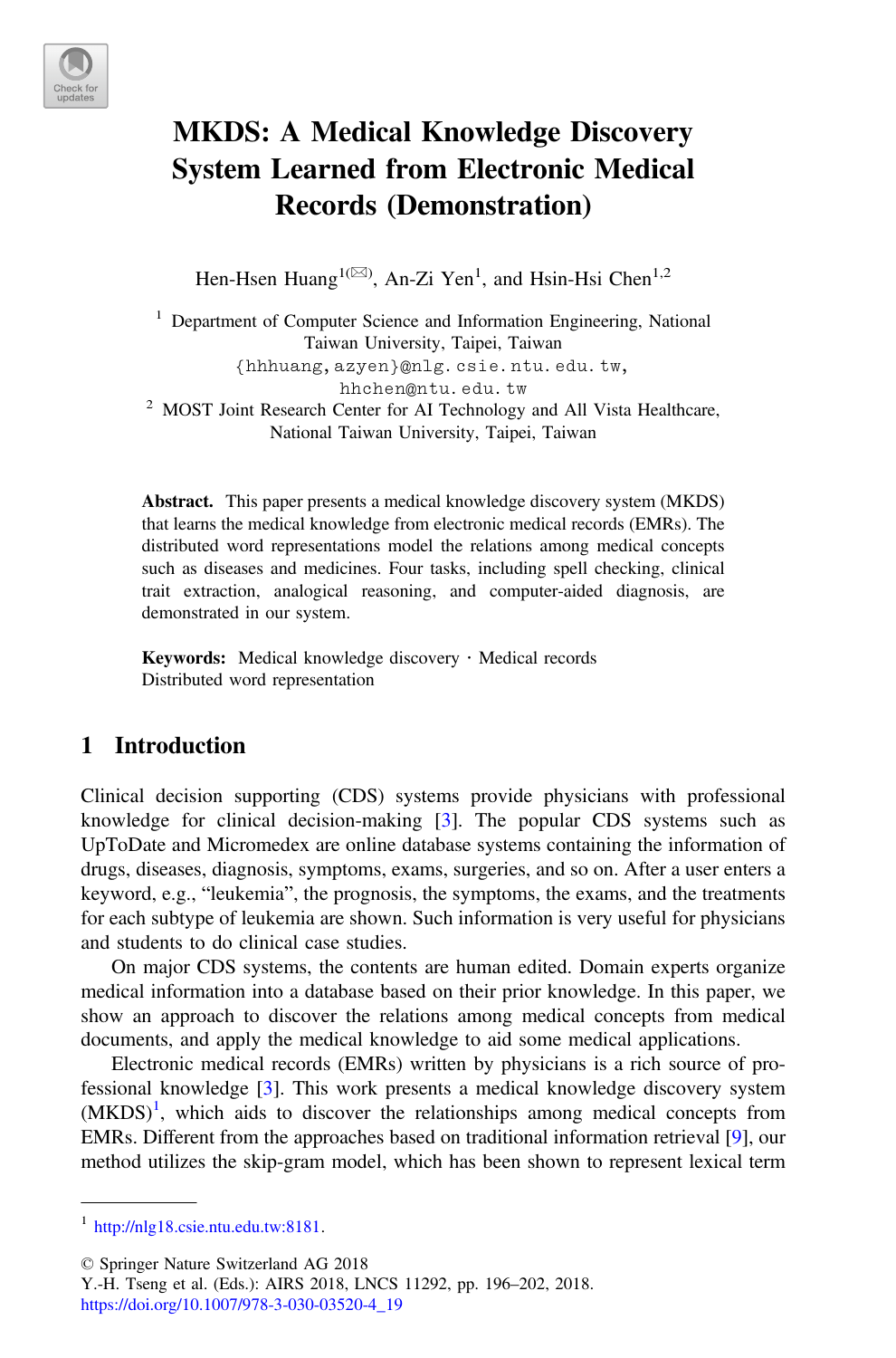semantics effectively [\[8](#page-5-0)], to capture the relatedness among medical concepts. We demonstrate the uses of word vectors in four tasks in our system, including spell checking, clinical trait extraction, analogical reasoning, and computer-aided diagnosis. Compared to traditional approaches, our method addresses healthcare issues like literature analysis, prognosis, and patent management.

The main contributions of this work are three folds: (1) We show how the word vectors learned from EMRs can help capture medical relationships among medicines, surgeries, diagnosis, and exams. (2) Four applications based on the extracted knowledge are demonstrated with an instructive and educational system. (3) We release word vectors trained from medical documents<sup>2</sup>. That can be applied to various clinical NLP applications.

### 2 Related Work

Knowledge discovery in medical documents is an attractive topic. The medical tracks in TREC 2011 and 2012 deal with the task of information retrieval on EMRs [[16\]](#page-6-0). In i2b2 NLP challenges, the shared tasks, including medical term extraction and classification of relations between medical concepts, are explored with EMRs [\[12](#page-5-0)]. EMRs are used in many applications including assertion classification [\[6](#page-5-0)], clinical trait extraction [\[2](#page-5-0)], co-reference resolution [\[14](#page-6-0)], temporal analysis [[13\]](#page-6-0), pneumonia identification [\[1](#page-5-0)], phenotyping [[4,](#page-5-0) [10](#page-5-0), [11\]](#page-5-0), and outpatient department recommendation [[5\]](#page-5-0).

Neural network models such as word2vec [[8\]](#page-5-0) represent a word as a vector in a lowdimensional space, where semantic relatedness can be measured. In addition, the property of linguistic regularity is also observed [[7,](#page-5-0) [9](#page-5-0)]. Using distributed word representation is also shown to improve the clinical concept extraction [[15\]](#page-6-0).

### 3 Resources

The experimental dataset is composed of the EMRs from National Taiwan University Hospital (NTUH). As shown in Table 1, total 113,625 medical records are collected in five years. An EMR contains three main sections, the chief complaint, the brief history, and the course and treatment. The chief complaint denotes the purpose of the patient's

| Department        |        | # Records   Department  | # Records |
|-------------------|--------|-------------------------|-----------|
| Dental            | 1,253  | Ophthalmology           | 3,400     |
| Internal Medicine | 34,396 | Obstetrics & Gynecology | 5,679     |
| Oncology          | 4,226  | Dermatology             | 1,258     |
| Pediatrics        | 11,468 | Ear, Nose & Throat      | 7,680     |
| Surgery           | 23,303 | Rehabilitation          | 1,935     |
| Urology           | 5,818  | Orthopedics             | 8,814     |
| Neurology         | 2,739  | Psychiatry              | 1,656     |

Table 1. Statistics of the EMRs in the NTUH corpus.

<sup>2</sup> <http://nlg18.csie.ntu.edu.tw/mkds/medical.w2v>.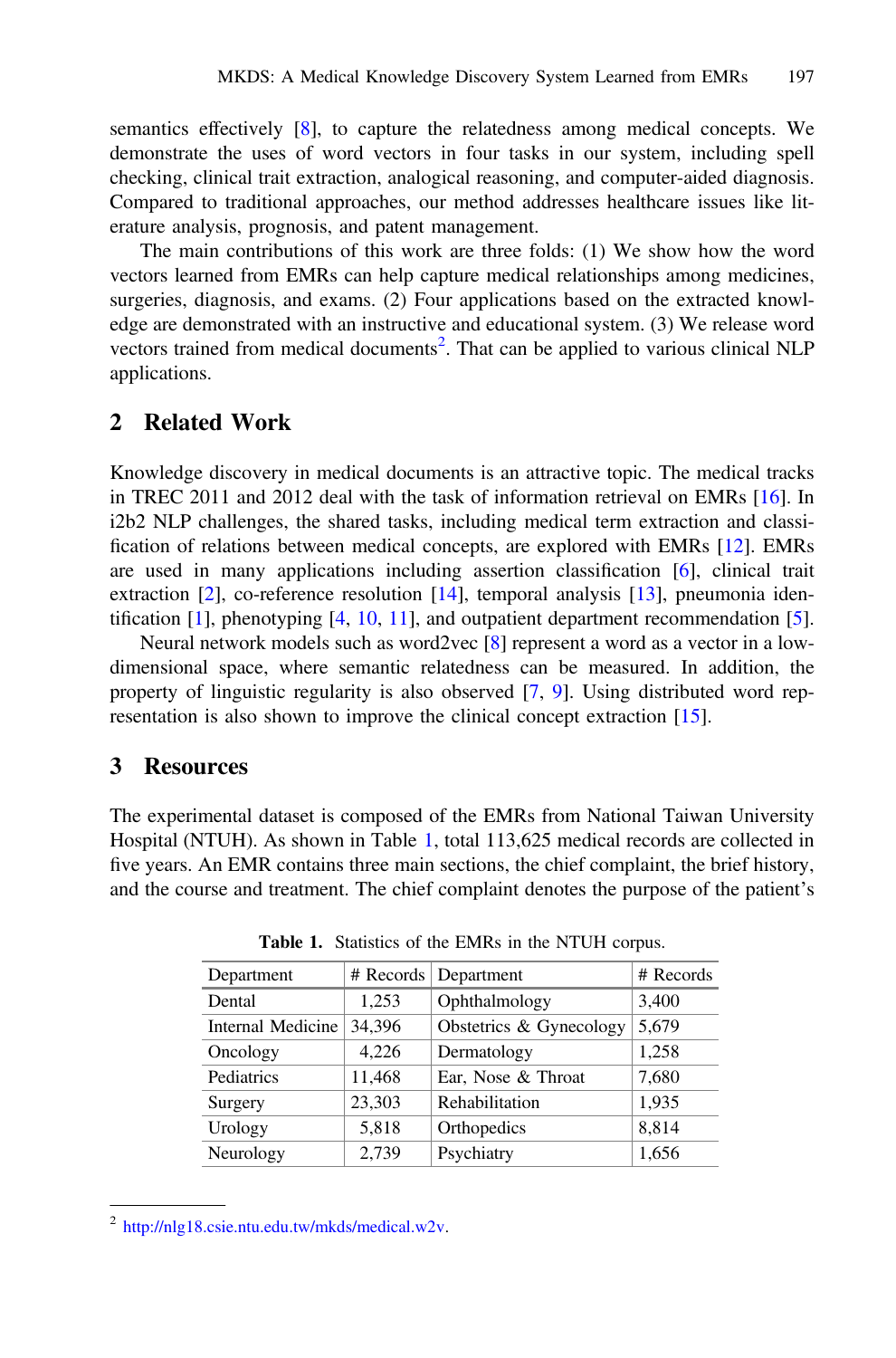visit, e.g., "headache for a week". The brief history presents the background information of the patient like her/his age, gender, and past diseases. The course and treatment note the treatment such as medicines, surgeries, and exams for the patient.

The Unified Medical Language System (UMLS) is adopted as the ontology of medical terms. Five types of medical terms including drug, exam, surgery, diagnosis, and body are collected from the UMLS.

### 4 Medical Term Representation

We learn the distributed word representations from the preprocessed EMRs.

### 4.1 Preprocessing

EMRs are usually written in a rush, thus noise is unavoidable. Spelling errors, grammatical errors, and abbreviations are common in EMRs. Preprocessing is performed to deal with the related issues.

Age. Six age patterns are found in EMRs: "#-year-old", "#-years-old", "# year old", "# years old", "# y/o", and "#-y-o". All the ages are standardized to four groups: under 15 years old, 16 to 45 years old, 46–60 years old, and beyond 60 years old.

Gender. Eight gender patterns are found in the NTUH corpus: woman, lady, female, girl, man, gentleman, male, and boy. We standardize them to two types of gender.

Medical Terms. In EMRs, the UMLS terms are identified as medical terms. The phrases and the compounds such as "coronary artery disease" are treated as single terms. For each of major diseases such as "diabetes" or "coronary artery disease", we merge all its alias and abbreviations into one. For each drug, we replace all its trade names with the generic name, and discard the dosage form.

### 4.2 Representation Learning

The Skip-gram model is used to train the word representations of medical terms. The size of dimension is 500, the context window is 10, and negative sampling is used with size 5. In this way, a medical term  $t$  is represented by a vector  $v$  with length 500, and the relatedness between two medical terms  $t_1$  and  $t_2$  can be measured by the cosine similarity of their vectors  $v_1$  and  $v_2$ .

# 5 Medical Knowledge Discovery

The learned medical word vectors are employed to four tasks in our system.

### 5.1 Spell Checking

We collect the frequent OOV terms from the NTUH corpus. We check if an OOV term t has spelling error, and correct it by using the medical word vectors. First, we fetch 10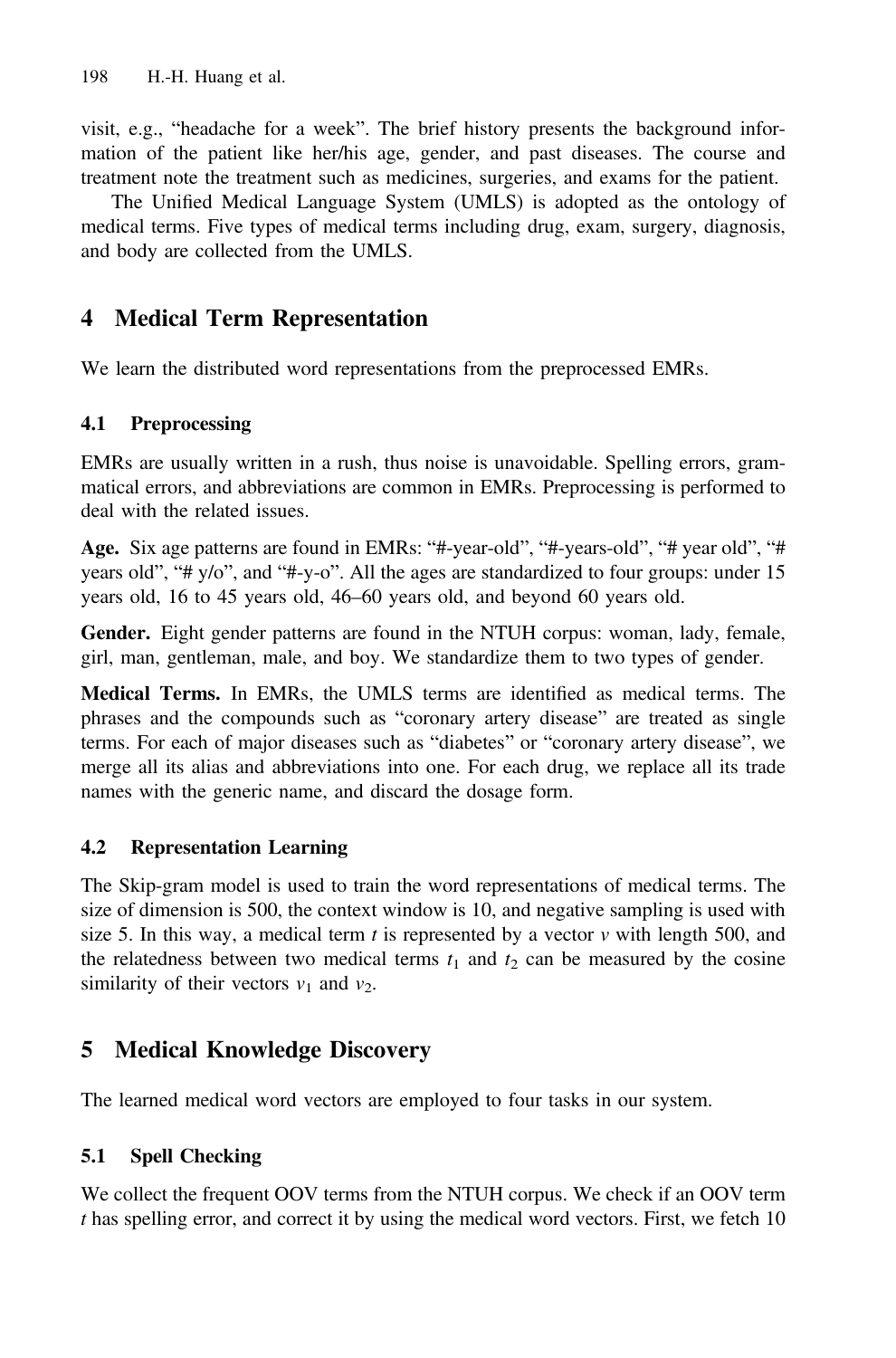<span id="page-3-0"></span>medical terms most related to t. The longest common subsequence (LCS) algorithm is performed to measure the overlap between a candidate  $c$  and  $t$ . The most related candidate c with an overlap of at least  $90\%$  is chosen as the counterpart of t. Table 2 lists the top 5 spelling errors. The homophone error "leukovorin" is corrected. In EMRs, the exam colonscopy is often misspelled as colonscope, which is the instrument used in the exam. Full list is available on the website of MKDS.

| Error                            | Correction         | # Occurrences |
|----------------------------------|--------------------|---------------|
| Leukovorin                       | Leucovorin         | 6,013         |
| Lower extremity                  | Lower extremities  | 2,308         |
| Colonscope                       | Colonscopy         | 1,801         |
| Esophageal varix                 | Esophageal varices | 1,709         |
| Hypermetabolism   Hypermetabolic |                    | 1,391         |

Table 2. Most frequent spelling errors in the NTUH corpus.

#### 5.2 Clinical Trait Extraction

MKDS extracts the most related medical terms in each type for an input term. To evaluate the performance, domain knowledge is consulted by the national cancer institute website (NCI). Six common cancer types, including lung cancer, female breast cancer, colon cancer, prostate cancer, esophageal cancer, and leukemia, are chosen. From the NCI data, the drugs approved to treat each type of cancers are listed. These medications form the ground truth for evaluation. Because not all the drugs listed on NCI are used in NTUH, the intersections of NTUH and NCI are computed.

The performance is measured by average precision at 10 (ap@10). Table  $3$  shows the drugs suggested by our system for each type of cancers. Different from the NCI list, our clinical traits are weighted. Among 63 drugs for breast cancer, the top one, tamoxifen citrate, is the most common hormone therapy of the estrogen receptor positive (ER+) breast cancer. For lung cancer, gefitinib is a kind of targeted therapy for non-small cell lung cancers with mutated epidermal growth factor receptor (EGFR). Gefitinib is a common drug for lung cancer treatment in NTUH because EGFR mutations are much more prevalent in Asia.

| Cancer                          | $ap@10$   Approved drugs for treatment                             |
|---------------------------------|--------------------------------------------------------------------|
| Lung                            | 64.15% Gefitinib, erlotinib, pemetrexed disodium heptahydrate      |
| <b>Breast</b>                   | 42.19% Tamoxifen citrate, zoladex, halcion, simethicone, goserelin |
| Colon                           | 53.14%   Oxaliplatin, cetuximab, capecitabine, bevacizumab         |
| Prostate                        | 43.19%   Flutamide, bicalutamide, deflux                           |
| Esophageal   12.86%   Docetaxel |                                                                    |
| Leukemia                        | 39.88%   Imatinib mesylate, idarubicin, daunorubicin, cytarabine   |

Table 3. Performance of clinical trait extraction.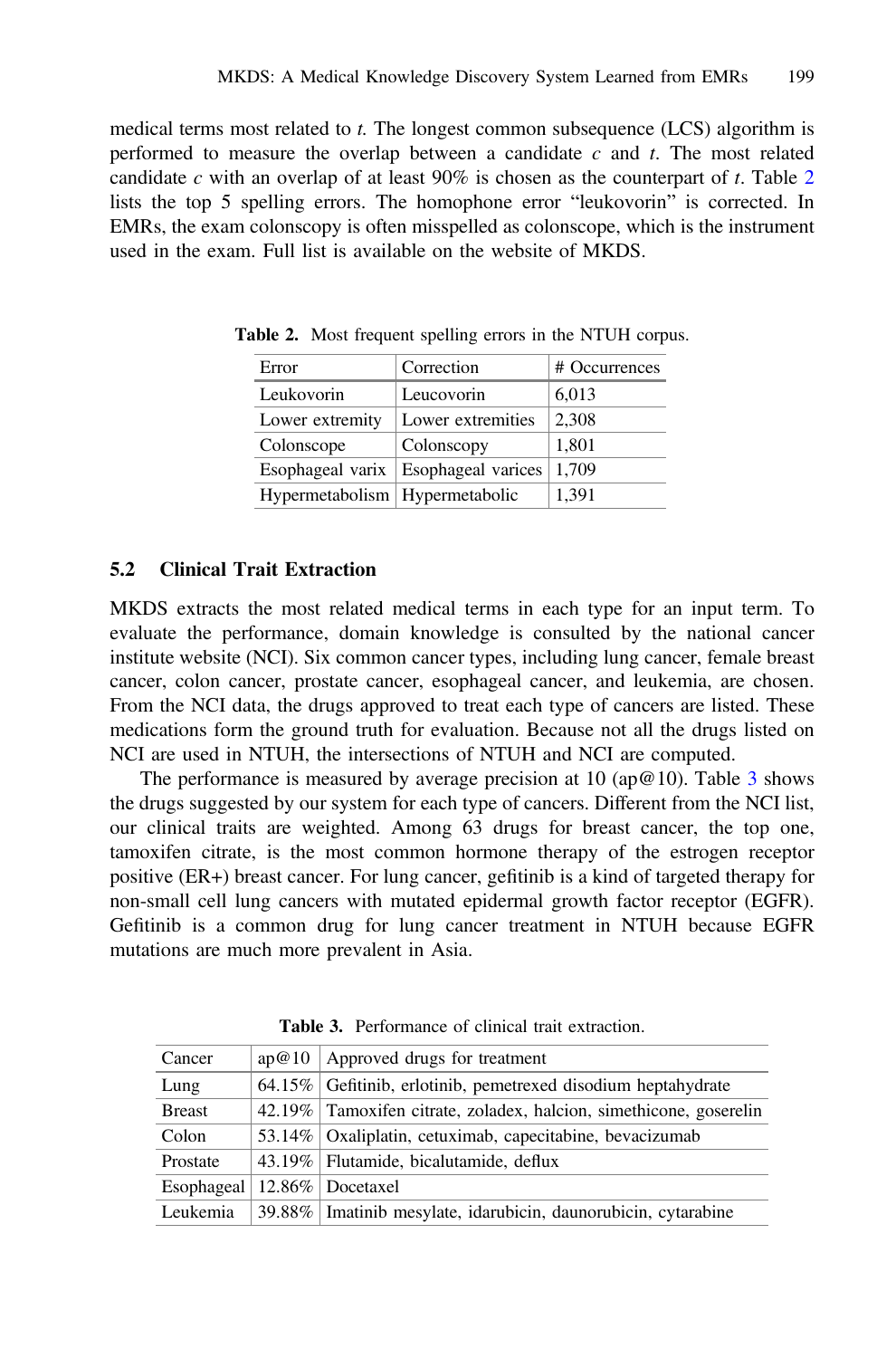### 5.3 Analogical Reasoning

Analogical reasoning based on word vectors can be simplistically accomplished by vector arithmetic like 3COSADD [\[9](#page-5-0)]. Our system answers the analogy questions like  $t_1:t_2 \approx t_3:t_4$ , where  $t_4$  is unknown. For example, "tamoxifen citrate" is one of answers to the question "lung cancer: gefitinib  $\approx$  breast cancer: ?".

Referred to Table [3,](#page-3-0) we compose questions  $t_1:t_2 \approx t_3$  with the top one medication for each of the six cancer types. Table 4 shows some promising analogies. The relation between a cancer type and its drug can be captured by vector offsets.

| $t_1$ (cancer) $t_2$ (drug) |                           | $t_3$ (cancer) $t_4$ (drug) |                   |
|-----------------------------|---------------------------|-----------------------------|-------------------|
| Prostate                    | Flutamide                 | Lung                        | Gefitinib         |
| Prostate                    | Flutamide                 | <b>Breast</b>               | Tamoxifen citrate |
| Leukemia                    | Imatinib mesylate   Colon |                             | Oxaliplatin       |
| Lung                        | Gefitinib                 | Leukemia                    | Imatinib mesylate |
| <b>Breast</b>               | Tamoxifen citrate   Lung  |                             | Gefitinib         |

Table 4. Analogical reasoning between cancers and medications.

#### 5.4 Computer-Aided Diagnosis

In this task, a user inputs a chief complaint, and the system responses the most related diagnosis and treatment. Rather than a single medical term, a chief complaint is a short sentence or a statement, where medical and non-medical terms are intermixed. Figure 1 shows a snapshot of the computer-aided diagnosis in MKDS.

| The Decod Devision Summer 10 No.<br>C D régiscole résultant listificame search suggestion/lage class-age class fourteamder=maletommators=chest+pain%2C+dyspreat%2C+amhythmia%2C+hypercholesterc@ C ED O | Hermann and China and<br>$\sim$ 5 |
|---------------------------------------------------------------------------------------------------------------------------------------------------------------------------------------------------------|-----------------------------------|
| Computer-Aided Diagnosis                                                                                                                                                                                |                                   |
| Your age: 01~15 016~45 046~60 *Above 60                                                                                                                                                                 |                                   |
| Your gender: #Male @Female                                                                                                                                                                              |                                   |
| Please input chief complaint: chestpan, dyspnea, antathraa, hypecholesterol                                                                                                                             |                                   |
| *** Please split each symptom by comma. For example: cough, fever ***                                                                                                                                   |                                   |
| Submit<br>Age: above 60 . Gender: male , Chief complaint: chest pain, dyspnea,<br>arrhythmia, hypercholesterol                                                                                          |                                   |
| Diagnosis: orthopnea, hyperlipidemia, hypertension, coronary artery disease,<br>angina                                                                                                                  |                                   |
| Medicine: isosorbide mononitrate, candesartan cilexetil, losartan potassium,<br>bisoprolol hemifumarate, irbesartan                                                                                     |                                   |
| Examine: treadmill test, sob                                                                                                                                                                            |                                   |
| Surgery: percutaneous transluminal coronary angioplasty                                                                                                                                                 |                                   |

Fig. 1. Snapshot of the use of computer-aided diagnosis.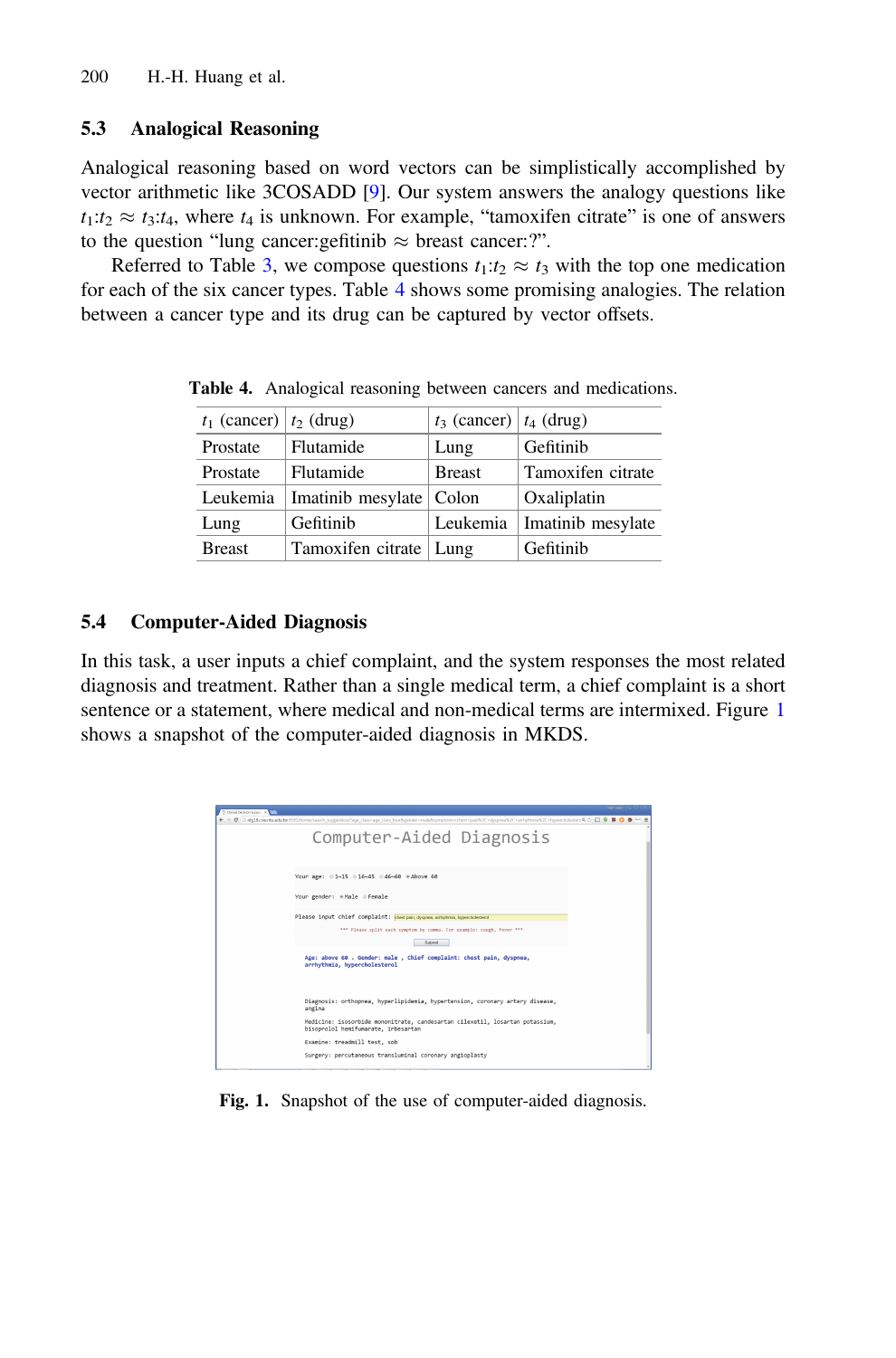### <span id="page-5-0"></span>6 Conclusions

This work demonstrates four applications of distributed medical term representations. The properties of the skip-gram model such as semantic relatedness and linguistic regularity are utilized to implement the four tasks. Compared to the traditional pretrained word vectors, our approach acquires the knowledge from the real-world medical records. With more and newer EMRs, our system will be more instructive.

Acknowledgements. This research was partially supported by Ministry of Science and Technology, Taiwan, under grants MOST 106-3114-E-009-008 and MOST-105-2221-E-002-154- MY3, and National Taiwan University under grant NTUCCP-106R891305.

### References

- 1. Bejan, C.A., Vanderwende, L., Wurfel, M.M., Yetisgen-Yildiz, M.: Assessing pneumonia identification from time-ordered narrative reports. In: Proceedings of 2012 AMIA Annual Symposium, pp. 1119–1128 (2012)
- 2. Davis, M.F., Sriram, S., Bush, W.S., Denny, J.C., Haines, J.L.: Automated extraction of clinical traits of multiple sclerosis in electronic medical records. J. Am. Med. Inform. Assoc. 20(2), 334–340 (2013)
- 3. Demner-Fushman, D., Chapman, W.W., McDonald, C.J.: What can natural language processing do for clinical decision support? J. Biomed. Inform. 42(5), 760–772 (2009)
- 4. Hripcsak, G., Albers, D.J.: Next-generation phenotyping of electronic health records. J. Am. Med. Inform. Assoc. 20(1), 117–121 (2013)
- 5. Huang, H.-H., Lee, C.-C., Chen, H.-H.: Mining professional knowledge from medical records. In: Ślȩzak, D., Tan, A.-H., Peters, James F., Schwabe, L. (eds.) BIH 2014. LNCS (LNAI), vol. 8609, pp. 152–163. Springer, Cham (2014). [https://doi.org/10.1007/978-3-319-](http://dx.doi.org/10.1007/978-3-319-09891-3_15) [09891-3\\_15](http://dx.doi.org/10.1007/978-3-319-09891-3_15)
- 6. Kim, Y., Riloff, E., Meystre, S.M.: Improving classification of medical assertions in clinical notes. In: Proceedings of the 49th Annual Meeting of the Association for Computational Linguistics (ACL): Short Papers, pp. 311–316 (2011)
- 7. Levy, O., Goldberg, Y.: Linguistic regularities in sparse and explicit word representations. In: Proceedings of the 18th Conference on Computational Language Learning, pp. 171–180 (2014)
- 8. Mikolov, T., Chen, K., Corrado, G., Dean, J.: Efficient estimation of word representations in vector space. In: ICLR Workshop Papers (2013)
- 9. Mikolov, T., Yih, W.T., Zweig, G.: Linguistic regularities in continuous space word representations. In: Proceedings of NAACL-HLT, pp. 746–751 (2013)
- 10. Pathak, J., Kho, A.N., Denny, J.C.: Electronic health records-driven phenotyping: challenges, recent advances, and perspectives. J. Am. Med. Inform. Assoc.  $20(e^2)$ , e $206$ e211 (2013)
- 11. Shivade, C., et al.: A review of approaches to identifying patient phenotype cohorts using electronic health records. J. Am. Med. Inform. Assoc. 21, 221–230 (2014)
- 12. Stubbs, A., Kotfila, C., Xu, H., Uzuner, Ö.: Identifying risk factors for heart disease over time: overview of 2014 i2b2/UTHealth shared task track 2. J. Biomed. Inform. **58**, S67–S77 (2015)